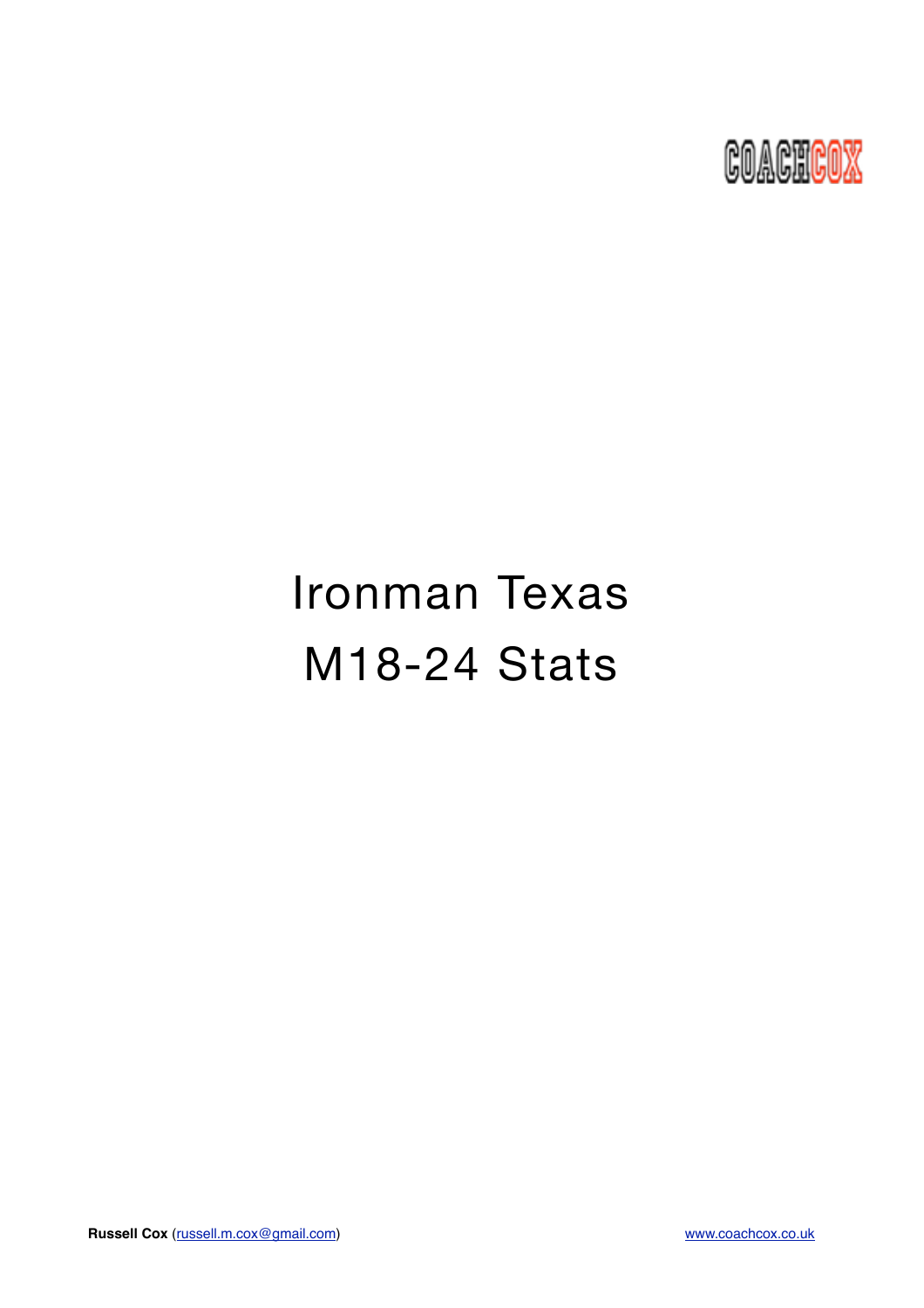# M18-24 Summary Statistics

| Year    | <b>Finishers</b> | M18-24 Finishers | Male Winner's Time | <b>Female Winner's Time</b> | M18-24 Winner's Time |
|---------|------------------|------------------|--------------------|-----------------------------|----------------------|
| 2011    | 2004             | 27               | 8:08:20            | 8:57:51                     | 11:06:48             |
| 2012    | 2022             | 41               | 8:10:44            | 8:54:58                     | 9:55:15              |
| 2013    | 2055             | 41               | 8:25:06            | 8:49:14                     | 10:24:30             |
| Average | 2027             | 36               | 8:14:43            | 8:54:01                     | 10:28:51             |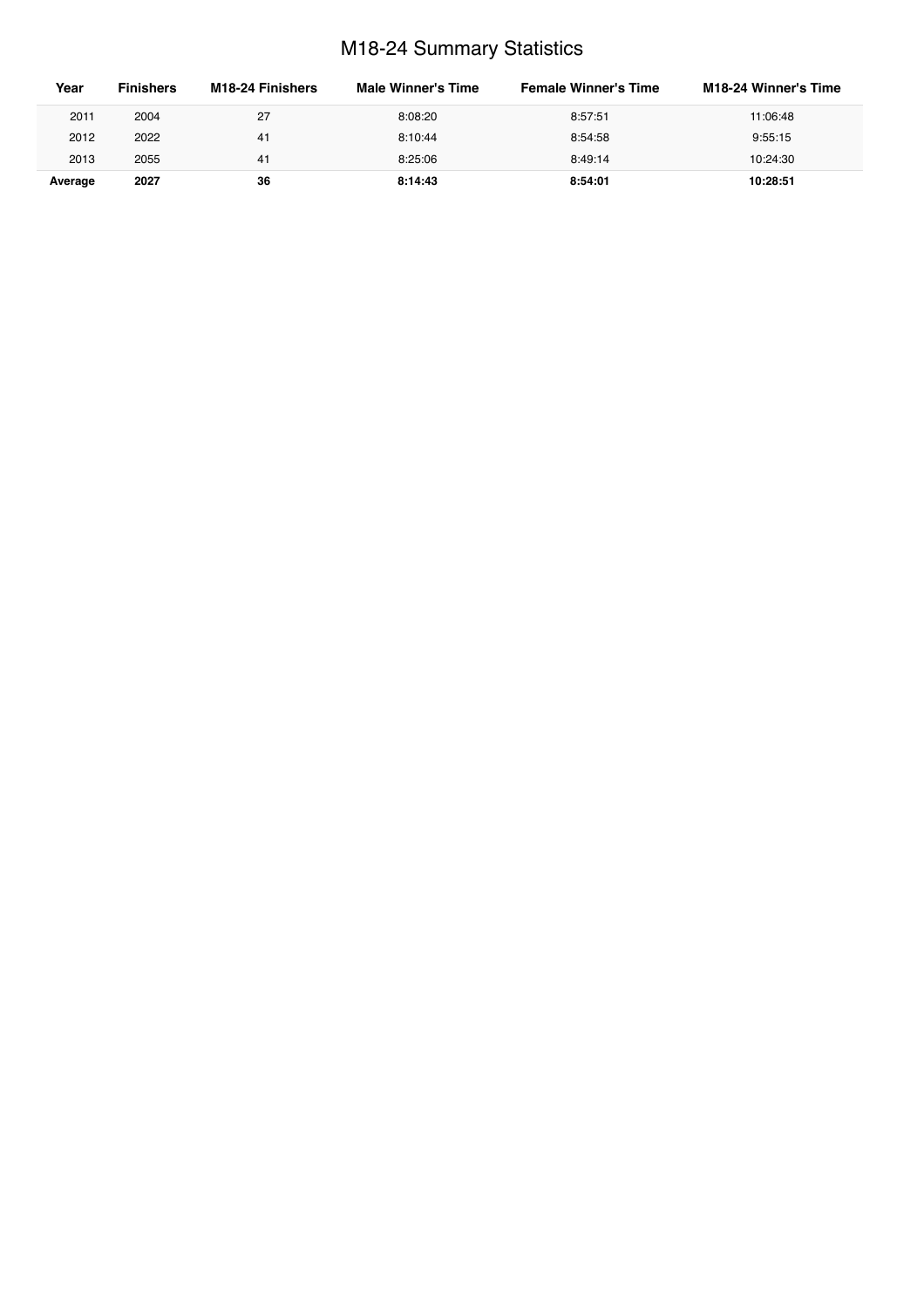

M18-24 Swim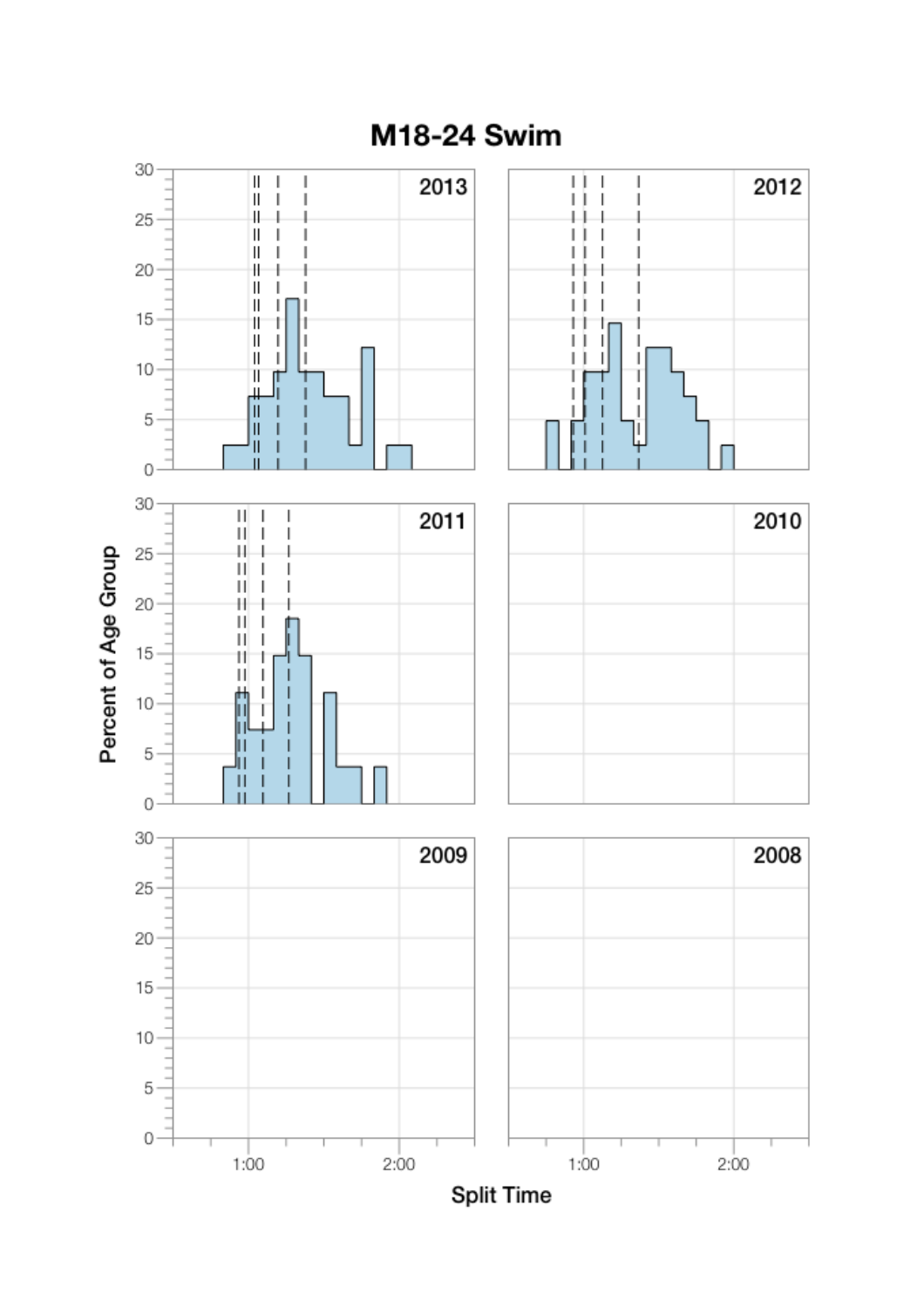

**M18-24 Bike**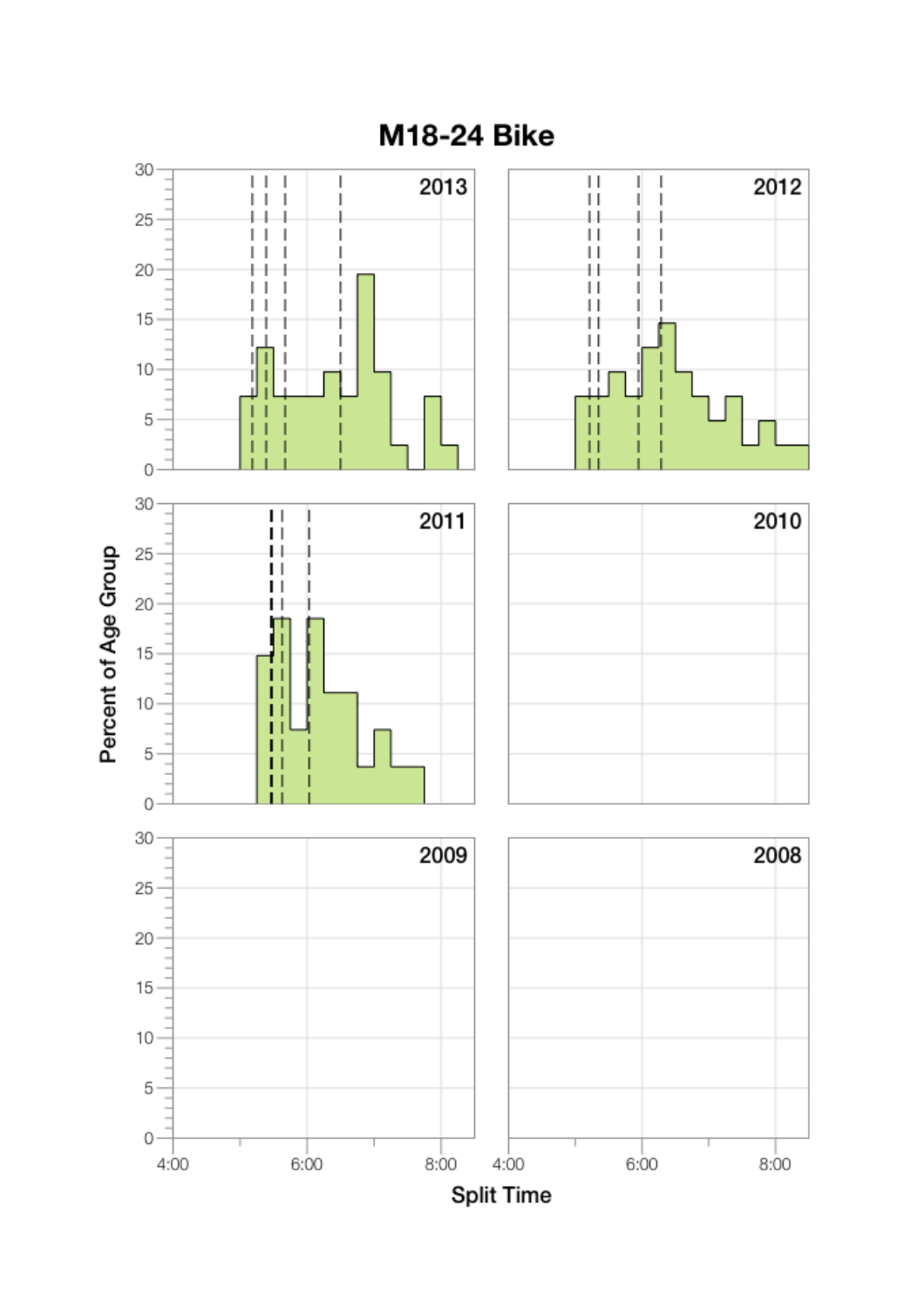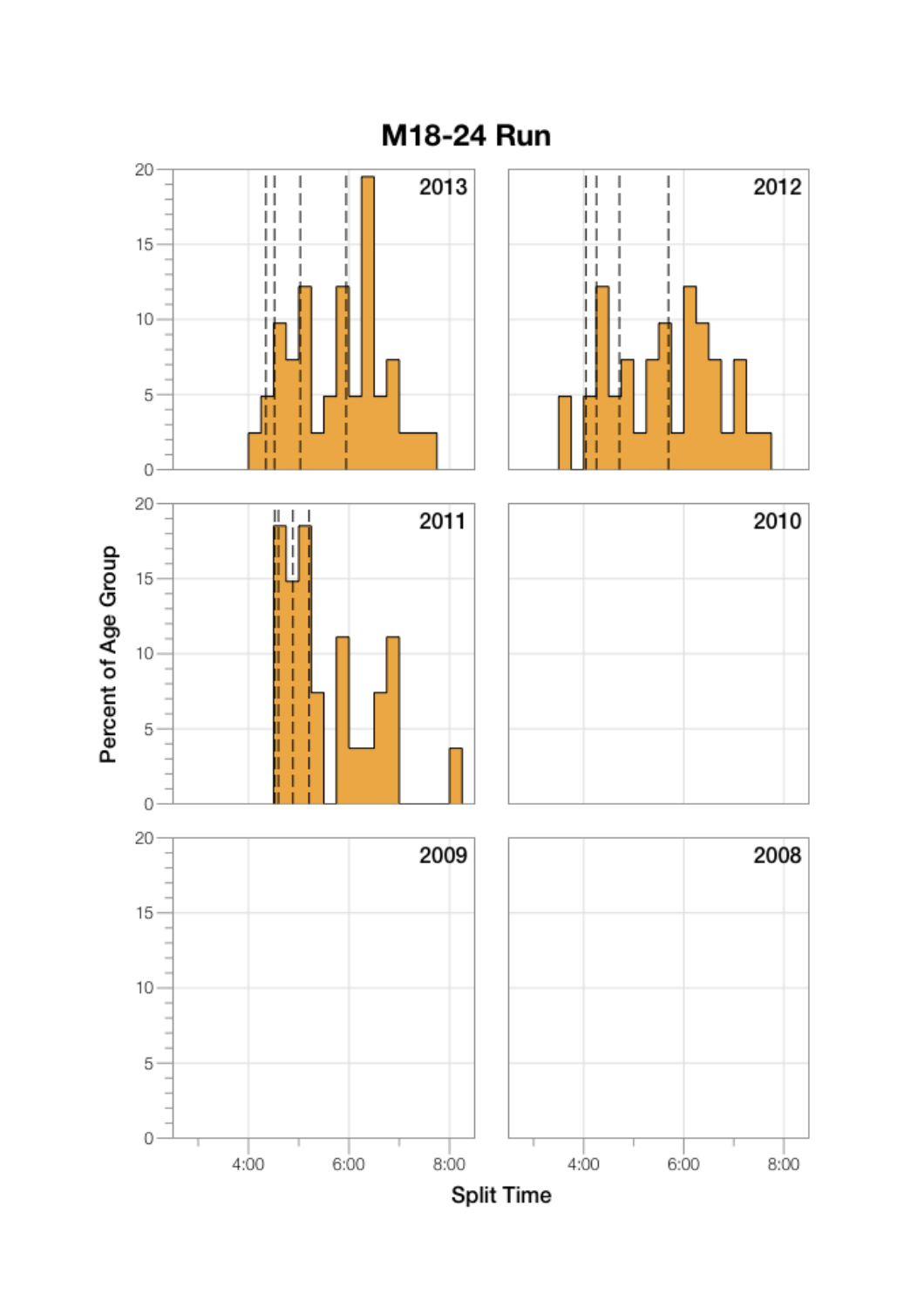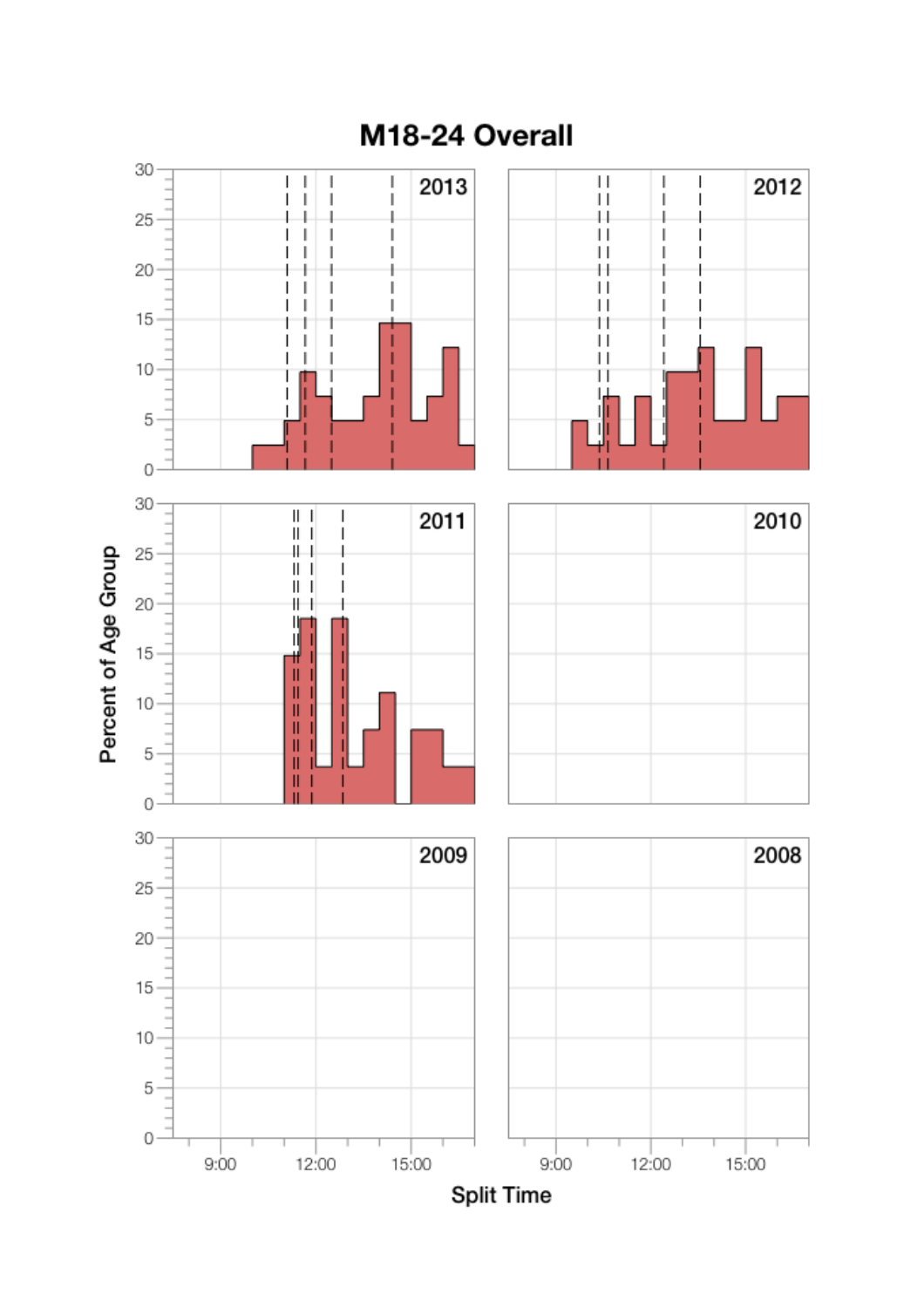

Year

M18-24 Fastest Splits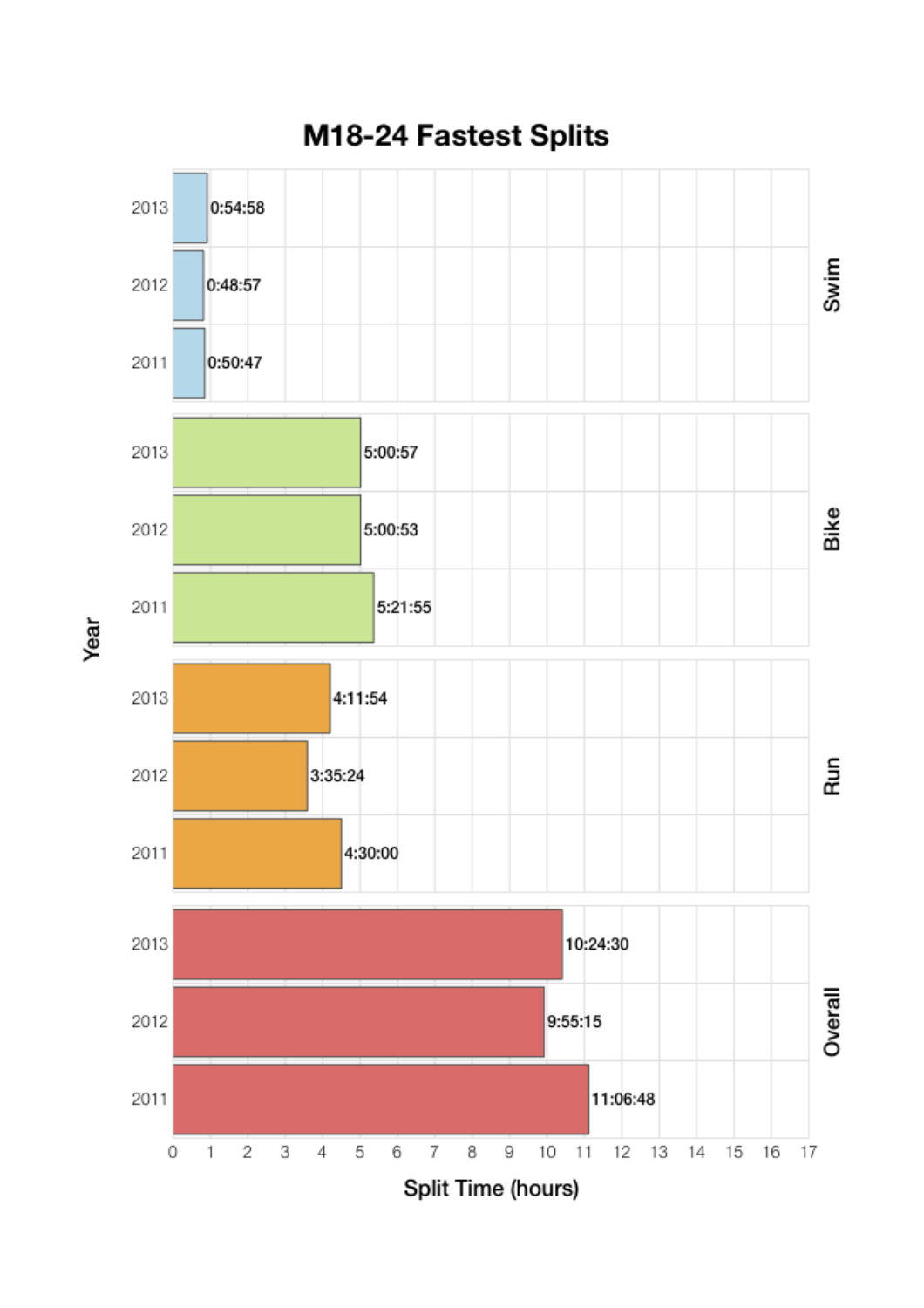

M18-24 Median Splits

Year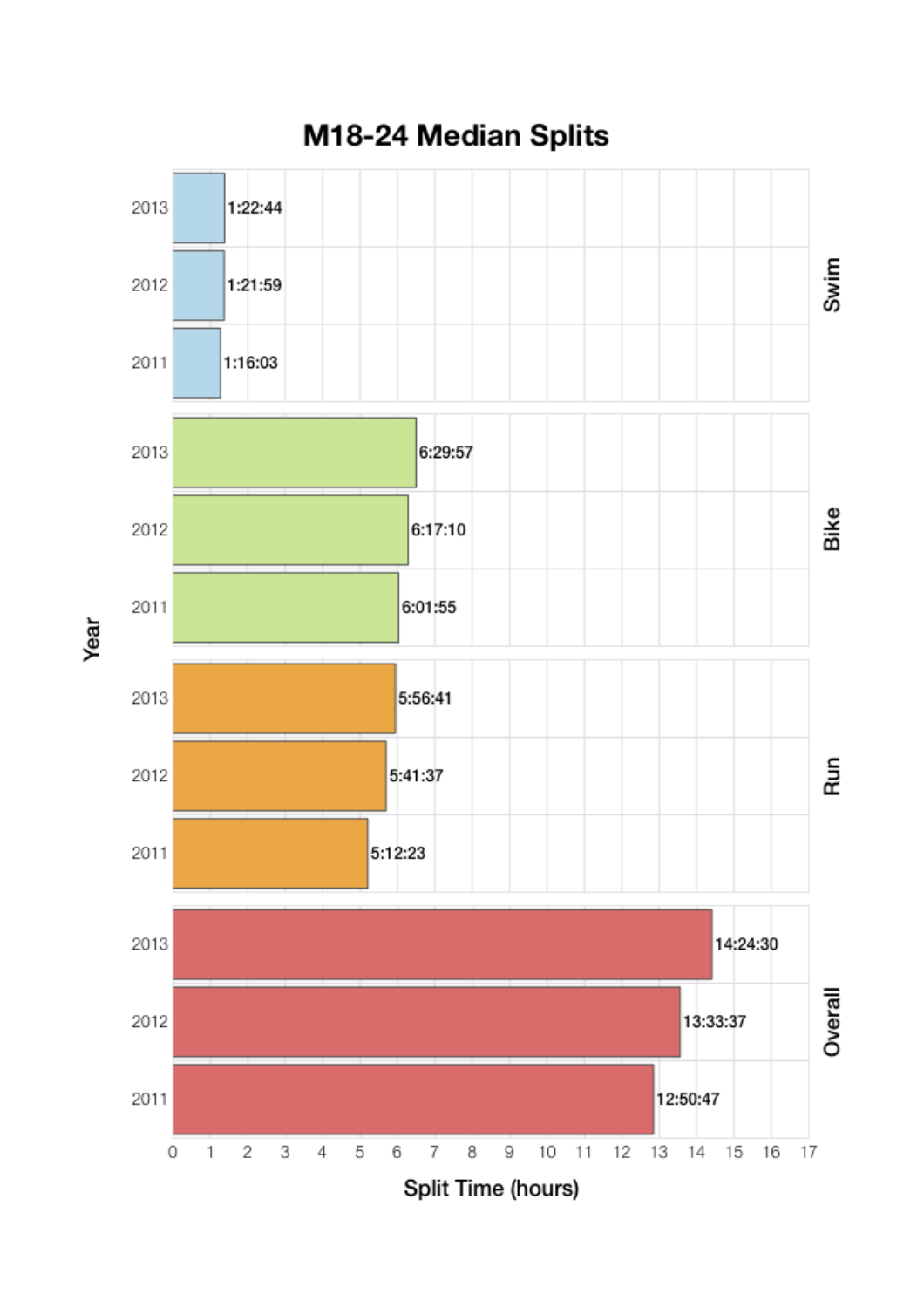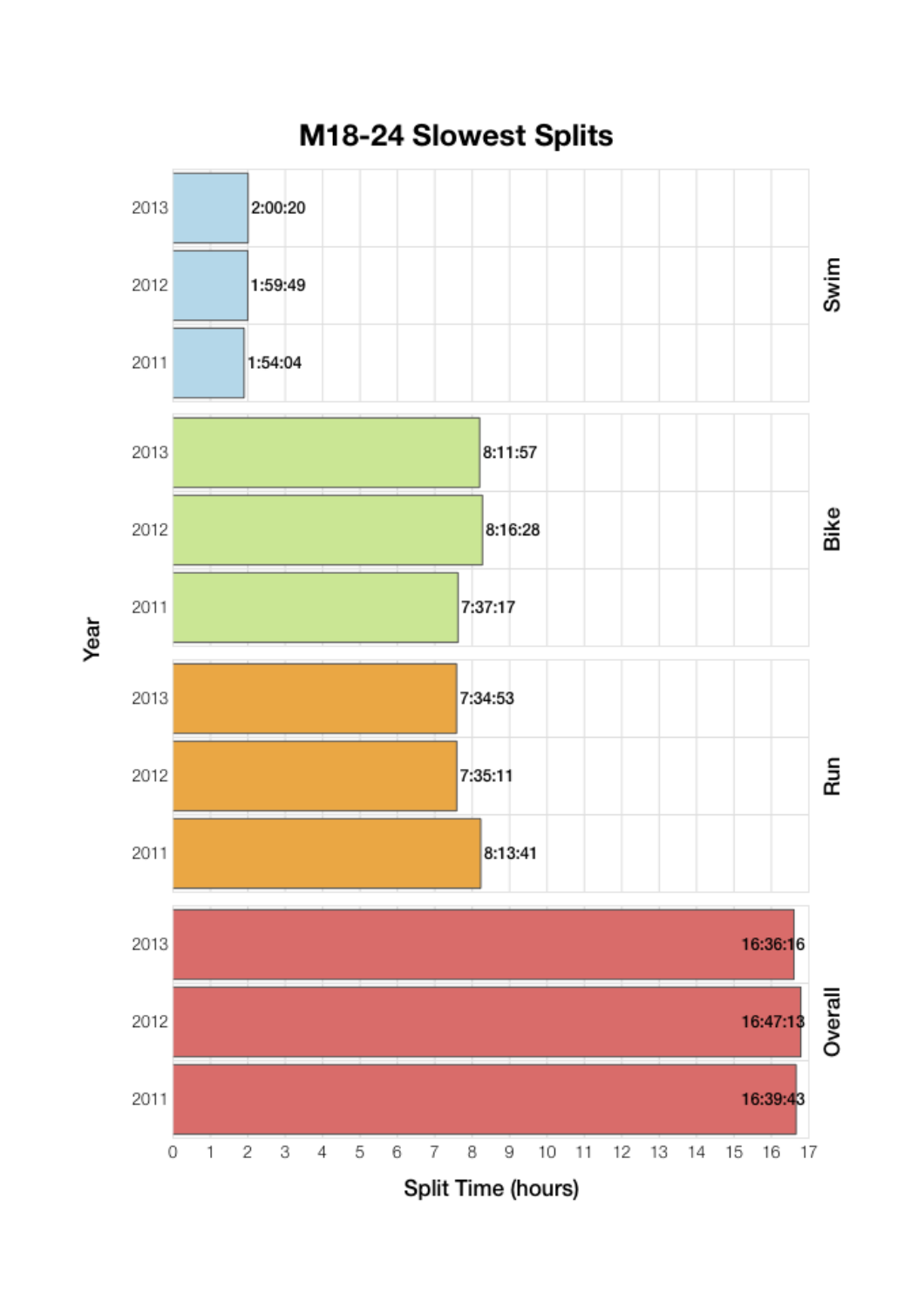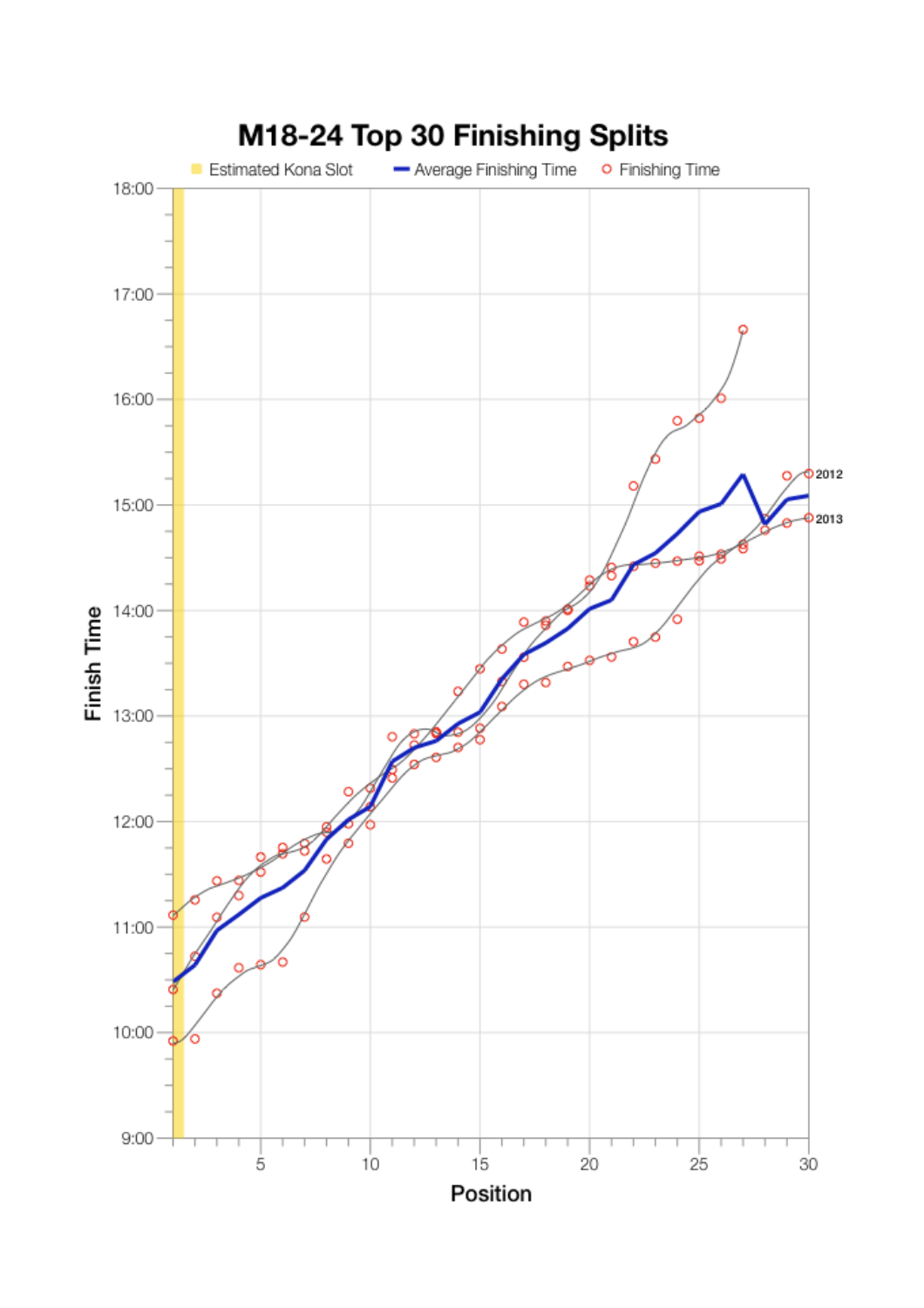# M18-24 Top 10 and Kona Times and Splits

## **Summary Statistics**

| <b>Position</b>                   | <b>Swim Time</b> | <b>Bike Time</b> | <b>Run Time</b> | <b>Overall Time</b> |
|-----------------------------------|------------------|------------------|-----------------|---------------------|
| <b>Average Male Winner</b>        | 0:52:39          | 4:26:55          | 2:50:45         | 8:14:43             |
| <b>Average Female Winner</b>      | 0:53:47          | 5:06:32          | 3:07:36         | 8:54:01             |
| <b>Average 1st Age Grouper</b>    | 0:58:19          | 5:15:22          | 4:06:06         | 10:28:51            |
| Average 2nd Age Grouper           | 0:57:32          | 5:18:14          | 4:15:40         | 10:38:26            |
| Average 3rd Age Grouper           | 1:08:52          | 5:13:33          | 4:27:44         | 10:58:04            |
| Average 4th Age Grouper           | 1:02:41          | 5:25:24          | 4:30:26         | 11:07:06            |
| Average 5th Age Grouper           | 1:01:12          | 5:30:50          | 4:34:50         | 11:16:35            |
| Average 6th Age Grouper           | 1:01:49          | 5:47:17          | 4:20:38         | 11:22:21            |
| Average 7th Age Grouper           | 1:12:52          | 5:32:27          | 4:37:47         | 11:32:11            |
| Average 8th Age Grouper           | 0:59:52          | 5:44:32          | 4:53:24         | 11:49:52            |
| Average 9th Age Grouper           | 1:14:37          | 5:41:30          | 4:55:01         | 12:01:07            |
| Average 10th Age Grouper          | 1:06:18          | 5:53:57          | 4:58:05         | 12:08:30            |
| <b>Kona Qualifier Average</b>     | 0:58:19          | 5:15:22          | 4:06:06         | 10:28:51            |
| <b>Top 10 Age Grouper Average</b> | 1:04:24          | 5:32:18          | 4:33:58         | 11:20:18            |

## **Texas 2013**

| <b>Position</b>               | <b>Swim Time</b> | <b>Bike Time</b> | <b>Run Time</b> | <b>Overall Time</b> |
|-------------------------------|------------------|------------------|-----------------|---------------------|
| <b>Male Winner</b>            | 0:54:54          | 4:29:07          | 2:56:18         | 8:25:06             |
| <b>Female Winner</b>          | 0:54:02          | 4:42:29          | 3:07:27         | 8:49:14             |
| <b>1st Age Grouper</b>        | 1:03:56          | 5:00:57          | 4:11:54         | 10:24:30            |
| 2nd Age Grouper               | 0:54:58          | 5:09:55          | 4:31:54         | 10:43:24            |
| 3rd Age Grouper               | 1:15:46          | 5:10:59          | 4:31:06         | 11:05:33            |
| 4th Age Grouper               | 1:02:26          | 5:23:25          | 4:42:35         | 11:17:55            |
| 5th Age Grouper               | 1:10:51          | 5:47:02          | 4:30:09         | 11:39:52            |
| 6th Age Grouper               | 0:57:32          | 6:16:07          | 4:17:26         | 11:41:41            |
| 7th Age Grouper               | 1:12:54          | 5:28:59          | 4:52:11         | 11:43:17            |
| 8th Age Grouper               | 1:04:03          | 5:28:54          | 5:13:52         | 11:53:55            |
| 9th Age Grouper               | 1:18:31          | 5:50:17          | 4:59:24         | 12:16:59            |
| 10th Age Grouper              | 1:07:55          | 6:00:46          | 5:01:54         | 12:18:58            |
| <b>Kona Qualifier Average</b> | 1:03:56          | 5:00:57          | 4:11:54         | 10:24:30            |
| Top 10 Age Grouper Average    | 1:06:53          | 5:33:44          | 4:41:14         | 11:30:36            |

#### **Texas 2012**

| <b>Position</b>                   | <b>Swim Time</b> | <b>Bike Time</b> | <b>Run Time</b> | <b>Overall Time</b> |
|-----------------------------------|------------------|------------------|-----------------|---------------------|
| <b>Male Winner</b>                | 0:53:36          | 4:25:43          | 2:46:55         | 8:10:44             |
| <b>Female Winner</b>              | 0:53:32          | 4:45:52          | 3:11:09         | 8:54:58             |
| <b>1st Age Grouper</b>            | 0:49:58          | 5:23:16          | 3:35:24         | 9:55:15             |
| 2nd Age Grouper                   | 0:56:27          | 5:17:42          | 3:36:38         | 9:56:26             |
| 3rd Age Grouper                   | 1:11:09          | 5:00:53          | 4:02:38         | 10:22:22            |
| 4th Age Grouper                   | 0:48:57          | 5:20:54          | 4:18:44         | 10:36:53            |
| 5th Age Grouper                   | 0:55:50          | 5:12:48          | 4:19:02         | 10:38:36            |
| 6th Age Grouper                   | 1:11:58          | 5:05:23          | 4:12:45         | 10:40:06            |
| 7th Age Grouper                   | 1:04:10          | 5:36:38          | 4:16:35         | 11:05:43            |
| 8th Age Grouper                   | 1:04:46          | 5:56:49          | 4:23:52         | 11:38:43            |
| 9th Age Grouper                   | 1:11:55          | 5:31:28          | 4:54:50         | 11:47:40            |
| 10th Age Grouper                  | 1:05:14          | 5:56:56          | 4:42:51         | 11:58:09            |
| <b>Kona Qualifier Average</b>     | 0:49:58          | 5:23:16          | 3:35:24         | 9:55:15             |
| <b>Top 10 Age Grouper Average</b> | 1:02:02          | 5:26:16          | 4:14:19         | 10:51:59            |